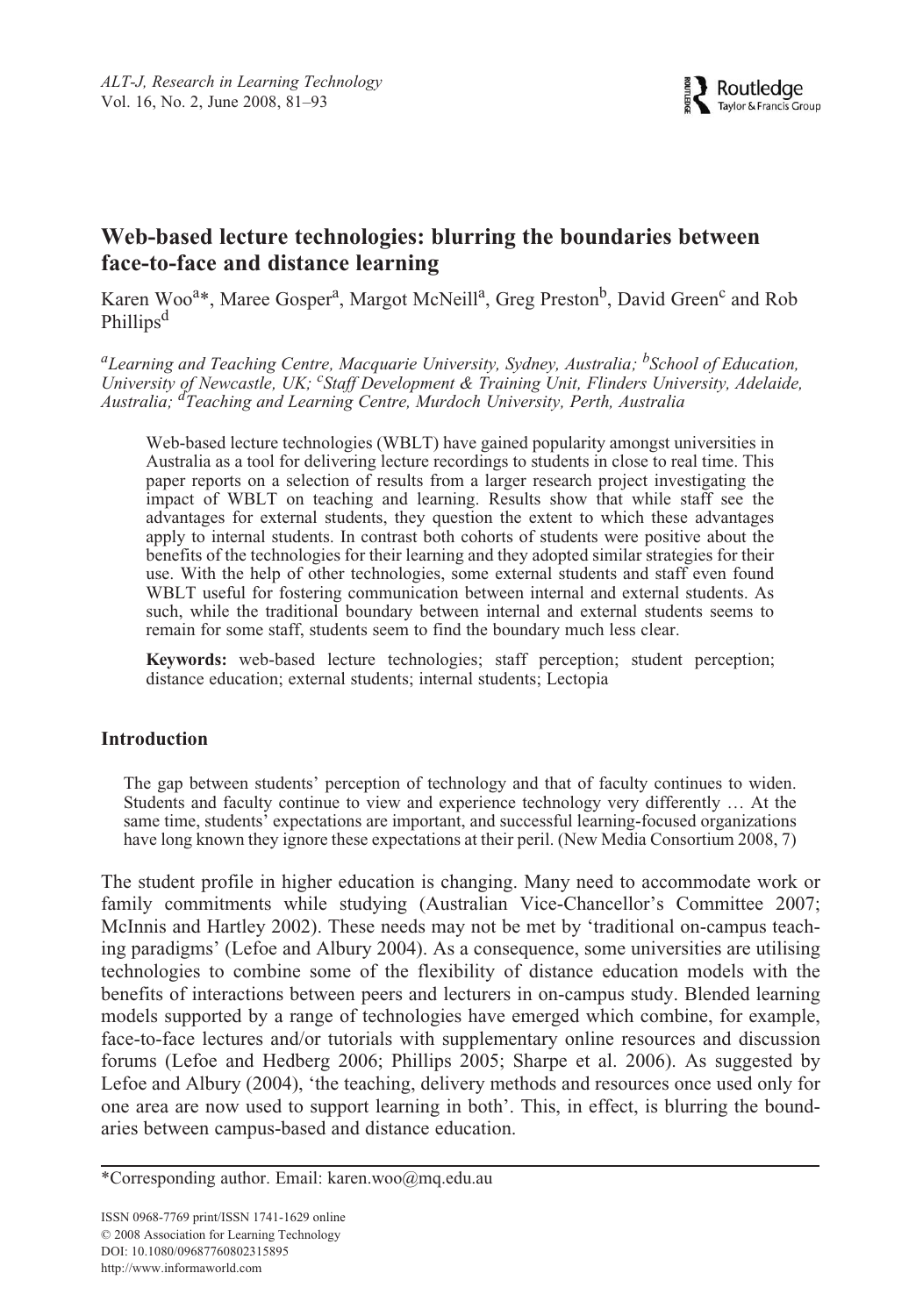Where once we may have assumed that those not present in a lecture were indeed distance students studying from afar, this is not necessarily the case any more. One of the technologies used to blur the boundaries between on-campus and distance study is webbased lecture technologies (WBLT). These technologies are best described as distributed recording systems for digitally capturing face-to-face lectures for web delivery. They are essentially a one-way medium of communication which is well suited to the delivery of lecture content in close to real time. Lectopia (previously known as iLecture and more recently Echo 360), a propriety software solution, is an example of this type of technology (Lectopia 2007). The recordings are typically delivered through a password-protected learning management system, such as BlackBoard or WebCT.

In the past, some universities have offered tape recordings of lectures to distance education students to supplement print-based study materials. These recordings have also enabled on-campus students to catch up on missed lectures or revisit the content for review purposes. Whilst transferring from a tape-based to web-based delivery may seem trivial at first sight, these technologies have become somewhat controversial amongst lecturers because of their potentially negative effects on lecture attendance and consequently the quality of student learning for internal students (Massingham and Herrington 2006).

On the other hand, there seems to be less controversy on the impact of WBLT on students who study in an external mode and do not normally attend class. Indeed, a perceived positive feature is that lecture content can be captured together with day-to-day updates, anecdotes, and discussions which provide external students with a richness not available in pre-prepared materials. Because of the immediacy of delivery to students, there is also the potential to provide entrée into follow-up online discussions or similar activities. As such, anecdotally there appears to be an acceptance that WBLT enhance the experience of external students.

Anderson (2005) suggests that a positive educational experience for students studying at a distance involves three types of interactions: students' interactions with the content, with their teacher and with other students. Prior to the popularisation of the internet, most interactions experienced by either distance education or on-campus students were with content, whether it be learning materials, text books or printed notes (Bates 1991). With little student–student interaction and teacher–student interaction, distance education has traditionally been 'perceived and experienced as a lonely way to learn' (Anderson 2005; Galusha 1997; Simpson 2000), with learners relying to a large extent on their own motivation (Smith and Smith 2006). The more recent use of internet-based communication via email or discussion forums in learning management systems has helped greatly to ease the loneliness of distance learning. By providing close to real-time lectures it is worth entertaining the possibility of WBLT helping to break down this isolation further and helping to motivate students to learn, particularly if lecturers acknowledge and cater for the presence of students other than those visible in the lecture room. In combination with communication technologies such as discussion forums, student to student and student to teacher interactions can be established to emulate on-campus interactions.

If the use of WBLT can enhance the experience of external students, why should they not also be beneficial to internal students who cannot attend lectures? Indeed, existing studies indicate an increasing uptake of these technologies by internal students requiring flexible access to lectures due to a variety of reasons including timetable clashes, work commitments, disability, medical conditions or illness (Williams and Fardon 2007).

With internal students taking advantage of the flexibility offered by WBLT and not attending lectures, the boundaries between the experiences offered to internal and external students are already beginning to blur. While the blurring may be a reality for students – with internal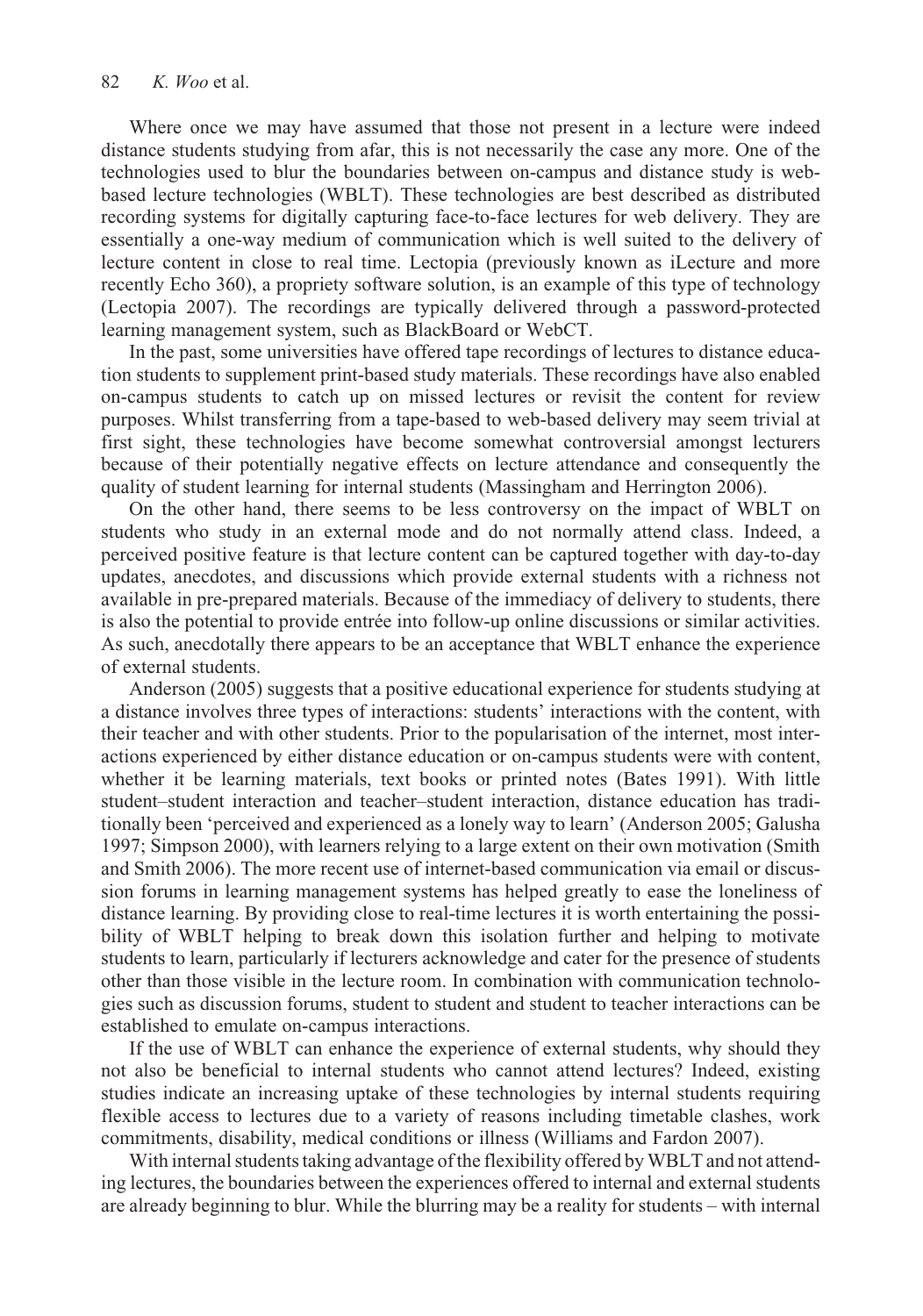students adopting lecture attendance patterns of external students and externals having access to the same real-time lecture as internals – this may not be the case for staff. It is likely that staff are still viewing internal and external students as separate cohorts, with different needs and expectations. If this is the case, then the mismatch between the expectations of students and those of staff will have important implications for learning and teaching – the role of lectures, the way they are delivered and the way students and staff communicate and collaborate.

It is timely, therefore, to explore the nature of the experience of WBLT for internal and external students – whether they use the technology in different ways, have different perceptions of the benefits for their learning and whether WBLT can facilitate communication and collaboration between the cohorts.

These are some of the issues that the authors explored in a large research study investigating how web-based lecture technologies can be used to best effect to support learning and teaching. Further details about the project are available on the project website at: http://www.cpd.mq.edu.au/teaching/wblt/overview.htm.

In this paper we will report on the issues relating to the mismatch in staff and student perceptions of WBLT for internal and external students. In particular the paper will focus on three questions:

- Do internal and external students have different perceptions of the benefits of WBLT for their learning?
- Do internal and external students use WBLT differently?
- Do WBLT facilitate communication and collaboration for external students and internal students?

In light of the changing student profile, for this research the term 'internal' refers to students enrolled in internal mode, where the expectation is for them to come regularly to campus for lectures and other activities. 'External' refers to students enrolled in external mode; the expectation is that they will not be able to participate in regular on-campus lectures or activities.

## **Methodology**

Four Australian universities were involved in the study. Three of the participating universities used different versions of Lectopia (Lectopia 2007). The fourth made use of a combination of streaming video/audio and media files to deliver lecture materials across the university. The four universities varied in their use of the media accompanying the recordings, which ranged from audio alone to audio accompanied by slides or video. The delivery method also varied encompassing streaming, downloading to computers or mobile devices and podcasting. Variation was also present in the level of automation of the recording process, the level of centralised support, and the extent of adoption across campus. Despite the variations, we found no significant differences between the results of different universities on the impact of WBLT in learning and teaching. As such, the rest of the paper will not distinguish between the results from different universities.

The study employed a mixed methods approach (Creswell 2003), drawing on quantitative and qualitative data obtained from both students and staff who used WBLT. Three main data collection activities undertaken were a student survey, a staff survey, and in-depth interviews with both students and staff. The student and staff surveys aimed to provide a comprehensive overview of experiences of web-based lecture technologies, with a particular focus on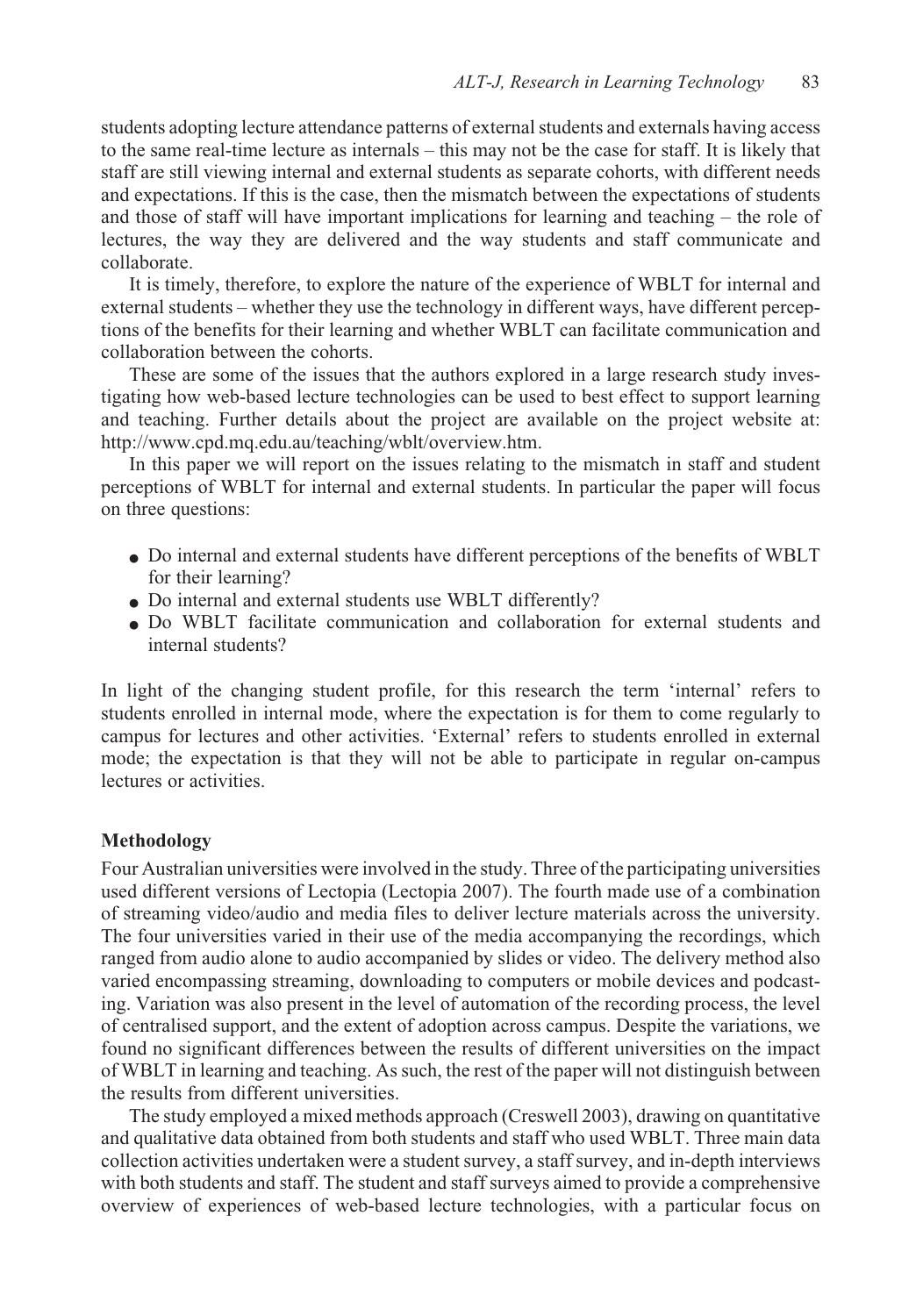pedagogy and student learning. The interviews were designed to probe the emerging issues in greater detail.

# *Student and staff survey*

The student survey collected data on four specific areas in relation to the students and their use of WBLT:

- (1) Students' experience of WBLT in the context of a specific subject including lecture attendance patterns, reasons for attending lectures and using WBLT, and the strategies employed when listening to WBLT;
- (2) Students' approaches to learning using the Revised Two-factor Study Process Questionnaire (Biggs, Kember, and Leung 2001);
- (3) Students' overall experience of WBLT in relation to perceived benefits for learning and the achievement of better results; and
- (4) General demographic information (age, gender, language) and academic information (enrolment mode, area of study and length of study).

The process of developing the student survey involved collaboration from all four participating universities. Inputs were sought for the construction of the survey from previous research on the use of iLecture and similar technologies (Fardon 2003; McElroy and Blount 2006) and the findings from various evaluation surveys and focus groups conducted at the four participating universities about the experiences of staff and students. A mixture of quantitative and qualitative responses to survey questions was employed in order to identify patterns and trends as well as to provide qualifying explanations. Once an initial draft was produced, feedback was collected from interested academics at each university and the survey was piloted with a cohort of 30 students from one of the participating universities.

Students from units/courses making use of web-based lecture technologies at all four universities were invited to participate. Stratified sampling was used to identify a range of courses /units. The sample included representation from:

- broad discipline areas
- class sizes (fewer than 50 students, 50–200 and more than 200 students)
- enrolment mode (internal and external students)
- level (undergraduate and postgraduate).

Invitations were sent to 13,278 students, but only those students who used the WBLT were eligible to answer the survey. In total 815 responded, representing a subset of users. The percentage response rate could not be determined because we were unable to identify the actual number of students using WBLT. Nonetheless, the sample size was large enough for statistically valid conclusions to be made.

Of the 815 respondents, 702 identified themselves as being enrolled in internal/oncampus mode and 113 in external/distance mode.

The staff survey was designed to correspond where possible with the student survey, so that results could be compared. The survey collected data on four specific areas in relation to lecturers and their use of WBLT:

(1) The teaching and curriculum context, including details of delivery mode and discipline area;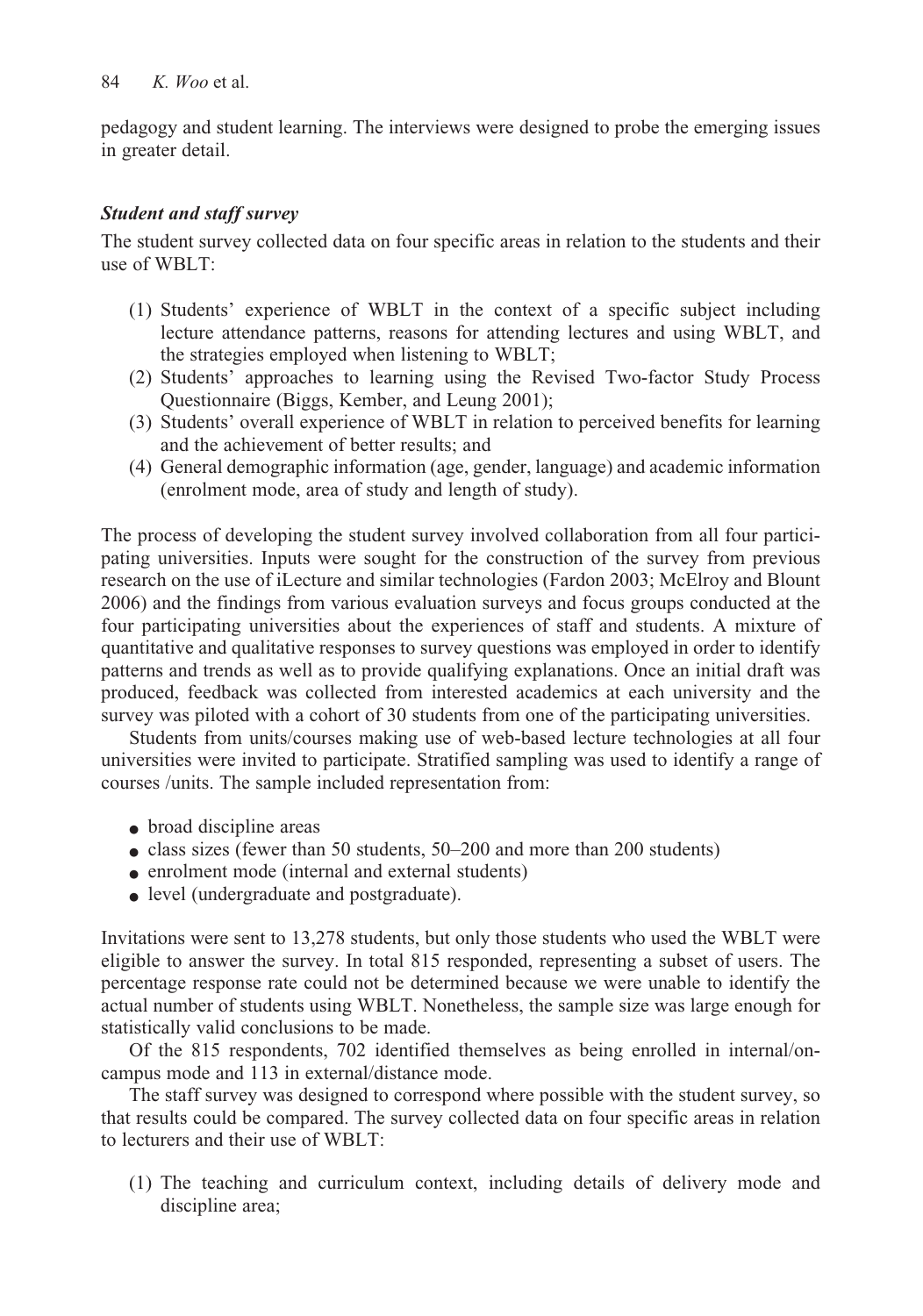- (2) Lecturers' perspective of teaching and their teaching philosophy, using Trigwell and Prosser's (2004) *Approaches to Teaching Inventory*;
- (3) The reasons for using WBLT and the strategies adopted; and
- (4) Perceptions of the effect of WBLT on lecture attendance and communication patterns between themselves and their students.

A total of 676 academic teaching staff who had made use of WBLT were invited to participate in the survey and 155 (22.9%) responded from across the four universities.

The interviews of staff and students aimed to provide a contextualised view of the issues that arose from the surveys. In particular they were designed to be descriptive in nature in order to: highlight the manifestations of particular issues in different contexts; explore the opportunities and challenges evident in these contexts; and provide examples of good practice. Participants self nominated through the surveys and in total, six lecturers and 10 students were interviewed using a semi-structured instrument derived from the survey questions.

## *Data analysis*

The statistical package SPSS was used to undertake analysis of the quantitative data and the general descriptive data was supplemented by selective correlational analysis to further explore the data set. Factorial analysis, analysis of variance and regression analysis were used to further explore the relationships between the independent and dependent variables. A significance level of p<.001 was used for correlations throughout the study. The Software package NVivo was used to analyse the qualitative data, with the data being classified and line coded in relation to emerging themes.

## **Overview of findings**

Overall there was a general mismatch between lecturers' perceptions and students' on the potential benefits of WBLT for student learning. How they differ, and whether lecturers' perceptions of how students use/abuse WBLT is substantiated against students' experiences will be discussed. This will be followed by a closer examination of the differences between external and internal students, their perceptions of the benefits of WBLT, the way in which the technologies are used and the ways in which WBLT can facilitate communication and collaboration

## *Lecturers' perceptions*

Lecturers perceptions of WBLT were canvassed from three questions with responses based on a five-point scale. They were asked whether:

- (1) their experience of using WBLT for teaching and learning was positive (almost always to almost never);
- (2) using WBLT made it easier for your students to learn (yes in a significant way to no – it was detrimental); and
- (3) using WBLT helped your students to achieve better results (yes in a significant way to no  $-$  it was detrimental).

In general, lecturers seem to be rather negative in their experience with WBLT and their perceptions on WBLT's benefits for student learning. Table 1 shows that less of half of the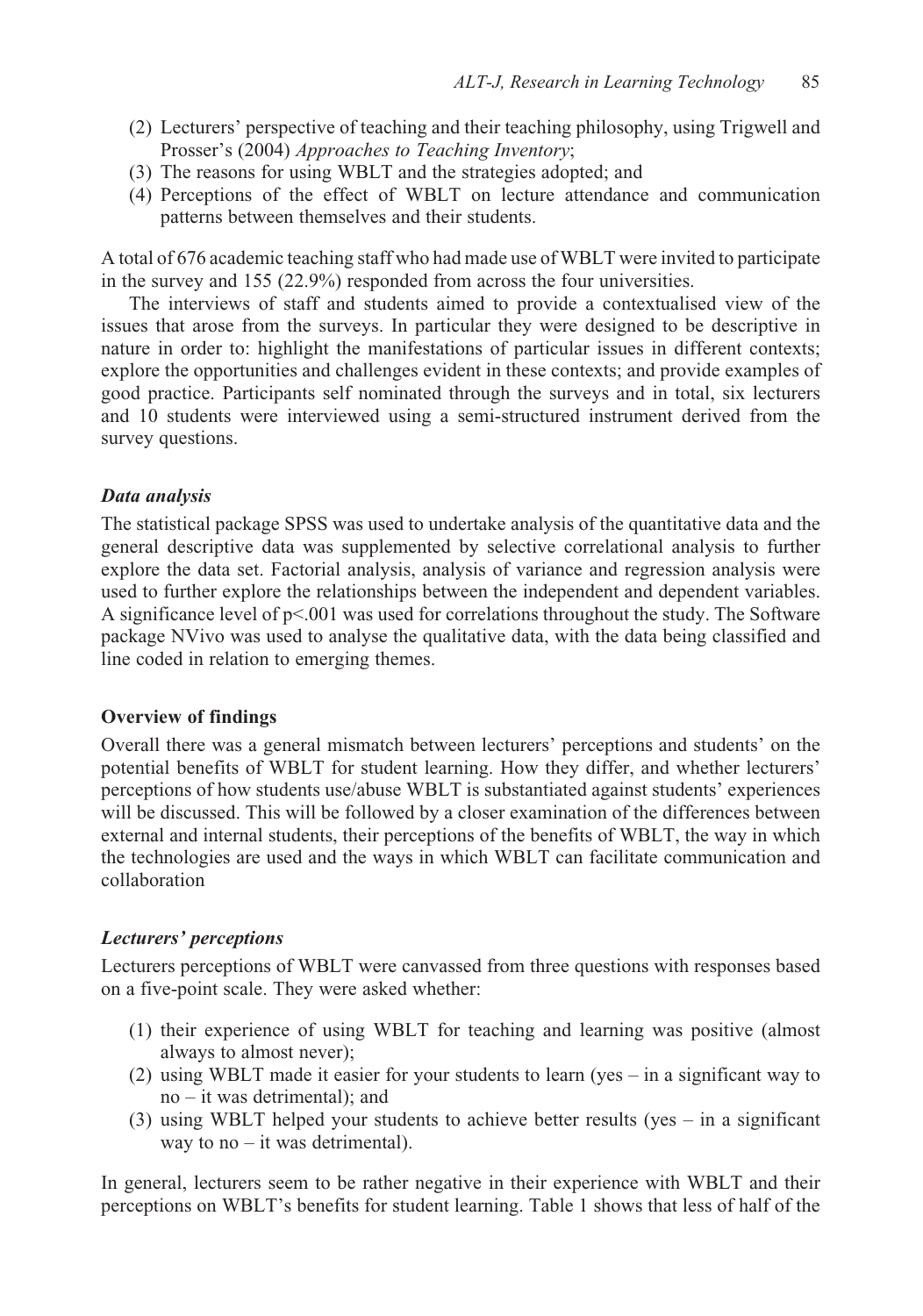|                              | Staff Overall ( $n = 134$ ) (combining<br>the first two categories of the scales) |
|------------------------------|-----------------------------------------------------------------------------------|
| Positive experience of staff | $47.5\%$                                                                          |
| Easier to learn              | 48.9%                                                                             |
| Achieve better results       | 30.2%                                                                             |

Table 1. Percentage of lecturers' agreements on their overall experience with WBLT, and the benefits of WBLT on aspects of student learning.

staff respondents had an overall positive experience (47.5%) or agreed that WBLT made it easier for their students to learn (48.9%). An even lower percentage of lecturers (30.2%) were positive about WBLT helping their students achieve better results.

When designing the survey, the team did not foresee that lecturers would make a distinction between benefits for internal and external students, so there were no quantitative questions targeted at unravelling the differences. However, even without any promptings, many lecturers made the distinction in their open-ended responses. They suggested that WBLT benefit external students through:

- providing external students with up-to-date information;
- increasing their sense of belonging; and
- providing opportunities for interactions for external students.

At the same time, lecturers also commented on the detrimental impacts WBLT may have on internal students' learning, as typified by the comments:

It does support external students … On many points I would argue that [WBLT] enhance the study experience of external students, but generally diminish the study experience of internal students.

For internals I think it can help them to justify not coming to lectures. They think, 'it's OK not to go, I'll listen to the iLecture later'. I fear later never comes or comes too late and they cram for assessment. Externals, however, brilliant!

As illustrated by the second quote above, some lecturers were concerned that the availability of WBLT could give internal students a false sense of security, and without good selfmanagement skills, the students may never listen to the lecture.

Other lecturers indicated that they were concerned that students may not attend lectures regularly and keep up-to-date with the unit:

[WBLT] encourages internal students to think of lecture attendance as optional. Many students regularly only come to one lecture a week (on the same day as the tutorial) and miss the other one. However they do not always listen to the [recording] of the lecture they have missed. Consequently they then take up class time asking questions about issues that were discussed extensively in the missed lecture, which is frustrating for the other students.

Even if the internal students listen regularly, many lecturers commented that the quality of their experience could be diminished due to missing out on the group experience, the opportunity to ask questions, the enthusiasm and motivation associated with being present at the lecture, and the opportunity to get to know the lecturer. For the students who are only listening, they were concerned they would also miss out on the non-verbal aspects of communication and the visual aids in the lectures.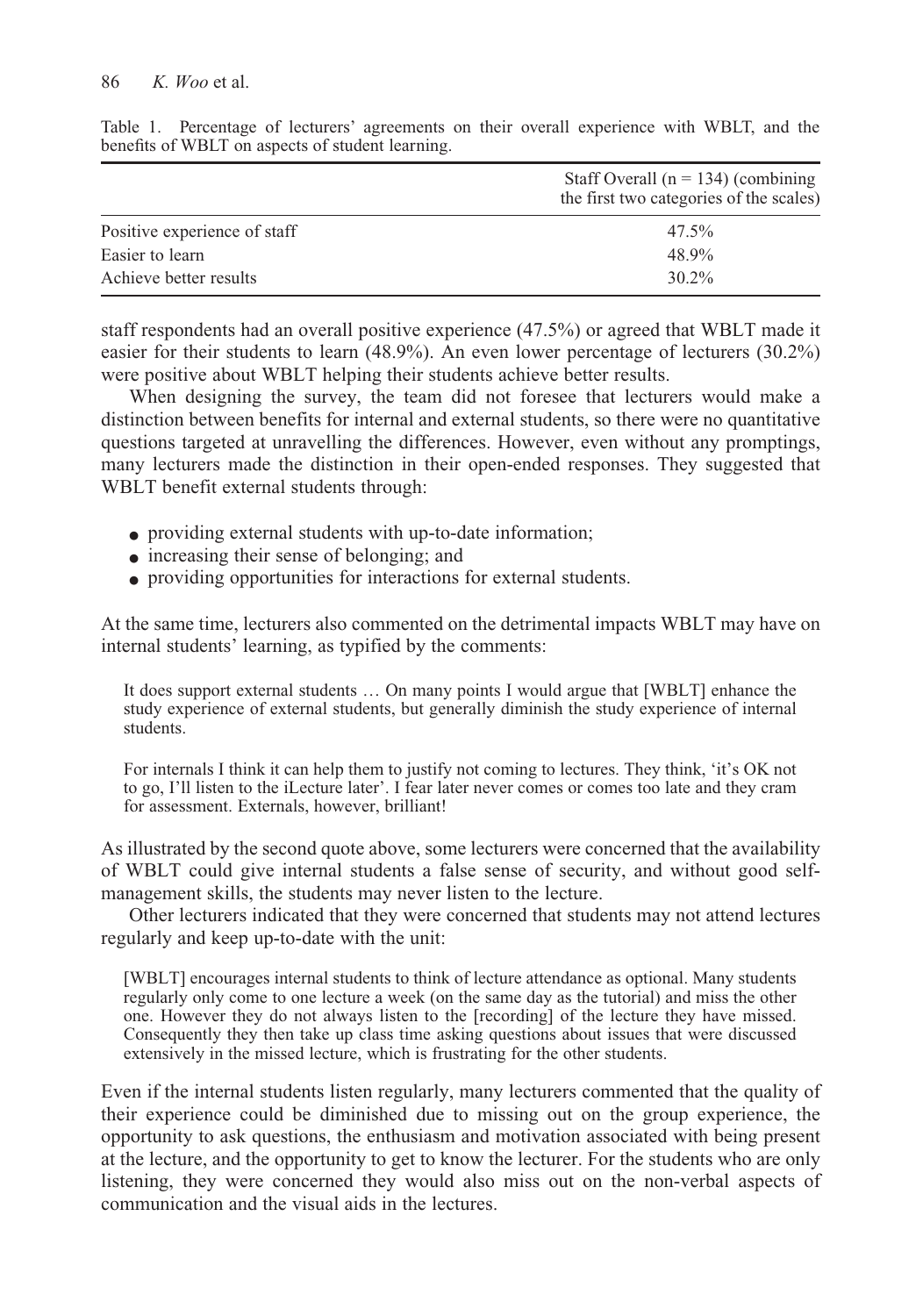The overall perception of lecturers that WBLT are more beneficial for externals than for internals presents a mismatch with students' experiences and their perceptions in relation to achieving better results and helping to learn.

# *Comparison between internal and external students' perceptions of the effectiveness of WBLT*

The perceptions of effectiveness of WBLT were canvassed from three questions which asked student respondents to rate on a five-point scale whether:

- (1) their overall experience of using WBLT was positive (almost always to almost never);
- (2) using WBLT helped them to achieve better results (yes in a significant way to no – it was detrimental); and
- (3) WBLT made it easier for them to learn (yes in a significant way to no it was detrimental).

Table 2 shows the percentages of respondents who expressed overall positive agreement with these items. Agreement was calculated by combining the first two categories on the scale.

In regard to *their overall experience*, 76.3% of participants, whether studying in internal or external mode, reported they had a positive experience almost always or frequently. There was no significant difference between external and internal students. The positive student responses are consistent with the general findings in the literature (Donnan, Kiley, and McCormack 2004; Goldberg and McKhann 2000; Maag 2006; McElroy and Blount 2006; Shannon 2006; Signor 2003; Soong et al. 2006; Tynan and Colbran 2006; Williams and Fardon 2007).

When asked whether using WBLT made it *easier to learn*, 79.9% of respondents agreed that it had in either a significant or a moderate way. Once again, there was no significant difference between responses for external and internal students. The external students being interviewed highlighted the benefits of WBLT in providing another dimension to their learning. One interviewee commented that using WBLT 'makes it easier to learn than just relying on notes'. Moreover, when looking at the open-ended responses and interviews, it appeared that the need for flexibility is the same for externals and internals. For example, one of the external students being interviewed had two young children and found it very useful to be able to listen to the recordings on an iPod whilst her daughters had ballet lessons. She commented that WBLT made it possible for her to keep up-to-date with the course. However, the same need for flexibility was required by an internal student who lived over an hour away from campus and needed to drop off her children at school at the time when the lecture was on.

|                         | Internal<br>$(n = 643)$ | External<br>$(n = 103)$ | All students<br>$(n = 746)$ |
|-------------------------|-------------------------|-------------------------|-----------------------------|
| Positive experience     | 76.9%                   | 72.6%                   | 76.3%                       |
| Easier to learn         | 79.5%                   | 82.5%                   | 79.9%                       |
| Achieve better results* | 65.6%                   | 73.8%                   | 66.8%                       |

Table 2. Percentage of students' agreement.

\* significant difference between internal and external students *p* < *0.001*.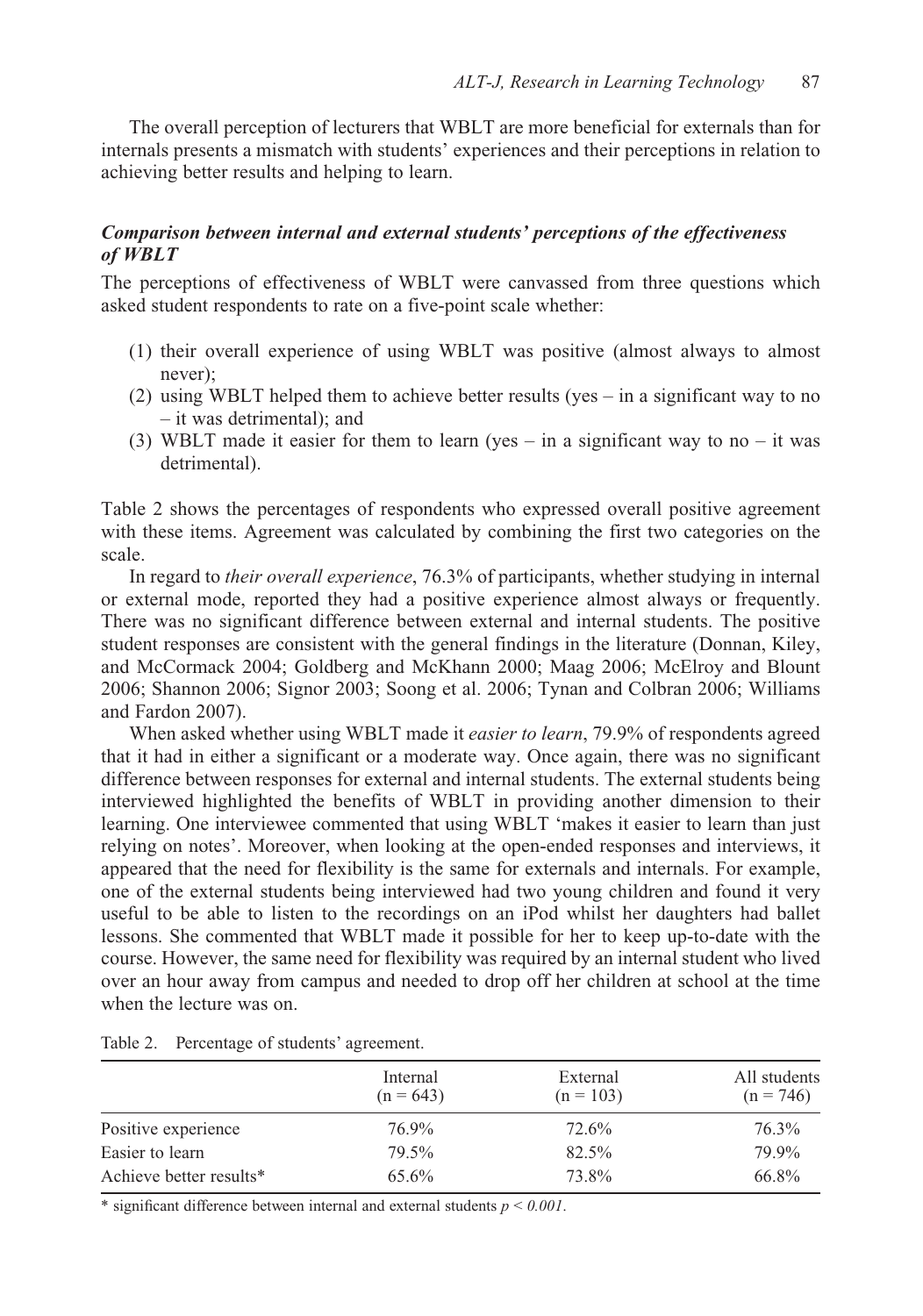When students were asked whether using WBLT helped them to *achieve better results*, 66.7% of respondents agreed that it had in either a significant or a moderate way. There was a significant difference between external and internal students with externals being more likely to perceive that WBLT allowed them to achieve better results. Note that while there is a significant difference, almost two-thirds of the internal students were still positive about WBLT's impact on helping them achieve better results.

External students were passionate in their open-ended comments on the ways WBLT helped them in terms of reducing isolation, providing guidance and clarification of issues, and increasing confidence and motivation:

iLecture is my lifesaver. As I study completely by external I find iLecture clarifies and explains any points I am struggling to grasp. iLecture also introduces materials that may not appear in the Readings. I also find the iLecture that discusses exam preparations a vital source. Please don't take it away!

Studying externally iLecture was an invaluable tool in keeping in touch with the expectations for the subject. It is a major help with confidence and direction when you would otherwise as an external student be very unsure of expectations and requirements. Very helpful in keeping on track.

As such, using WBLT seems to have lowered the barriers for external students and helped to provide more parity in their experience with internal students.

# *Comparison between internal and external students' usage of WBLT*

To understand how students were using the technology to support their learning, we asked students to respond to a number of usage patterns they may have adopted when using WBLT, as shown in Table 3. These patterns had been identified from previous research (McElroy and Blount 2006) and discussion with staff.

There were some significant differences between internal and external students in their usage patterns. External students were more likely to listen to the entire recording of the lecture, to listen regularly, and to listen to several weeks at a time. They were also less likely to listen and browse and stop at points of interest. Overall, they seemed more systematic in their approach to using WBLT. One reason for the difference could be that the recording is the only way externals can access the lecture. Internals, on the other hand, have a choice of attending the lecture or listening to the recording.

|                                           | Internal<br>$(n = 643)$ | External<br>$(n = 103)$ |
|-------------------------------------------|-------------------------|-------------------------|
| Listen to entire recording*               | 69.0%                   | 82.7%                   |
| Listen more than once                     | 55.7%                   | 55.1%                   |
| Listen regularly $*$                      | $45.2\%$                | 76.5%                   |
| Browse and stop at points of<br>interest* | 37.7%                   | $36.0\%$                |
| Listen to several weeks at a time*        | $36.2\%$                | 59.4%                   |
| Choose particular segments*               | 31.6%                   | 23.6%                   |

Table 3. Students' usage patterns (% agreed).

\* significant difference between internal and external students *p* < *0.001*.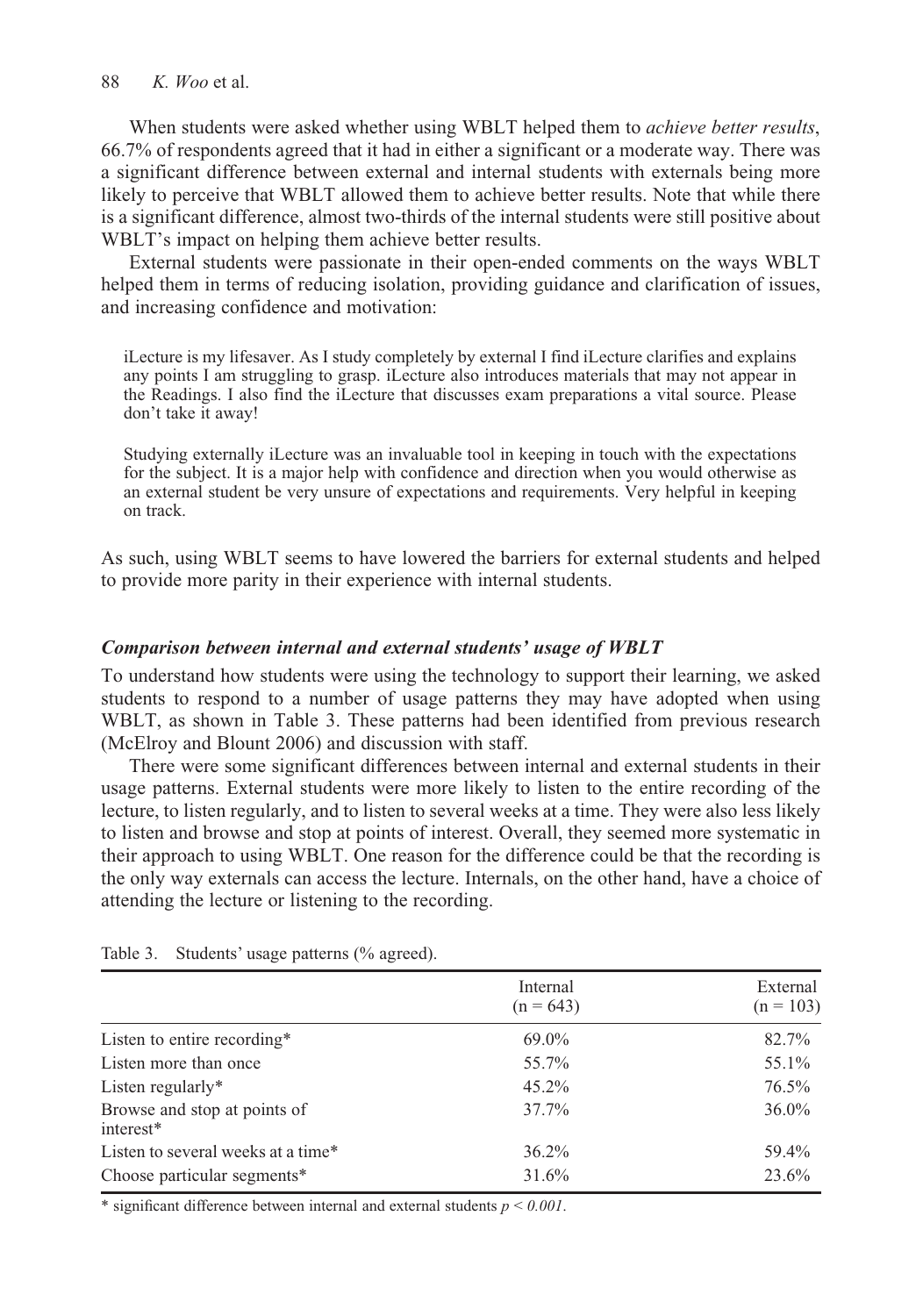Nonetheless, the usage patterns adopted by the two groups were similar. The statement, *I usually listen to the entire recording of the lecture,* was at the top of the list for both groups. Moreover, just over half of both groups of students agreed that they listen to the recordings more than once. Overall this suggests that both groups of students used WBLT as a study tool. This is supported by students' responses to a question about the ways WBLT was used to support learning.

As shown in Table 4, both groups of students listed using WBLT to revise for exams, to revisit complex ideas and concepts, and to work at their own pace as one of their top four purposes of use.

There were significant differences in two of the purposes. One of the differences was that internals were more likely to use the technology to pick up things they missed in class, which clearly does not relate to external students, so a significant difference could be expected. The second difference was that external students were more likely to use the technology to work at their own pace. This could be because internal students have the pace set by scheduled lectures and other on-campus activities. Externals, on the other hand, have more freedom in determining their time and pace of study.

In sum, external students and internal students seem to use WBLT for their study in similar ways. Again, this reflects firstly the nature of the merge of the two cohorts – internal and external students are exhibiting similar patterns of studying. Secondly, it begs the question of why lecturers would believe that one group of students would benefit more from WBLT than the other if they are using the technologies in similar ways.

## *Fostering communication and collaboration for externals*

As discussed earlier in the paper, one of the key issues for external students is the lack of interaction with the teacher and other students, and the associated sense of isolation (Anderson 2005). While the previous section has demonstrated that WBLT provide internal and external students with an extra tool to interact with the lecture content, our findings also suggest that WBLT have potential for increasing other interactions. For example, an internal student found that WBLT enhanced their communication with their lecturer:

I can validate a question before I ask it. I can listen to the lecture maybe a few times then really refine what I want to ask. I can then (with confidence) approach the lecturer to seek my answer based on accurate reflections, not what I thought the lecture said.

| Internal<br>$(n = 643)$ | External<br>$(n = 103)$ |
|-------------------------|-------------------------|
| 80.7%                   | 54.5%                   |
| 77.4%                   | 69.9%                   |
| 76.7%                   | 72.5%                   |
| 72.2%                   | 84.8%                   |
| 61.3%                   | 70.4%                   |
| 61.2%                   | 69.2%                   |
| 21.2%                   | 18.6%                   |
|                         |                         |

Table 4. Students' purpose of use (% agreed).

\* significant difference between internal and external students *p* < *0.001*.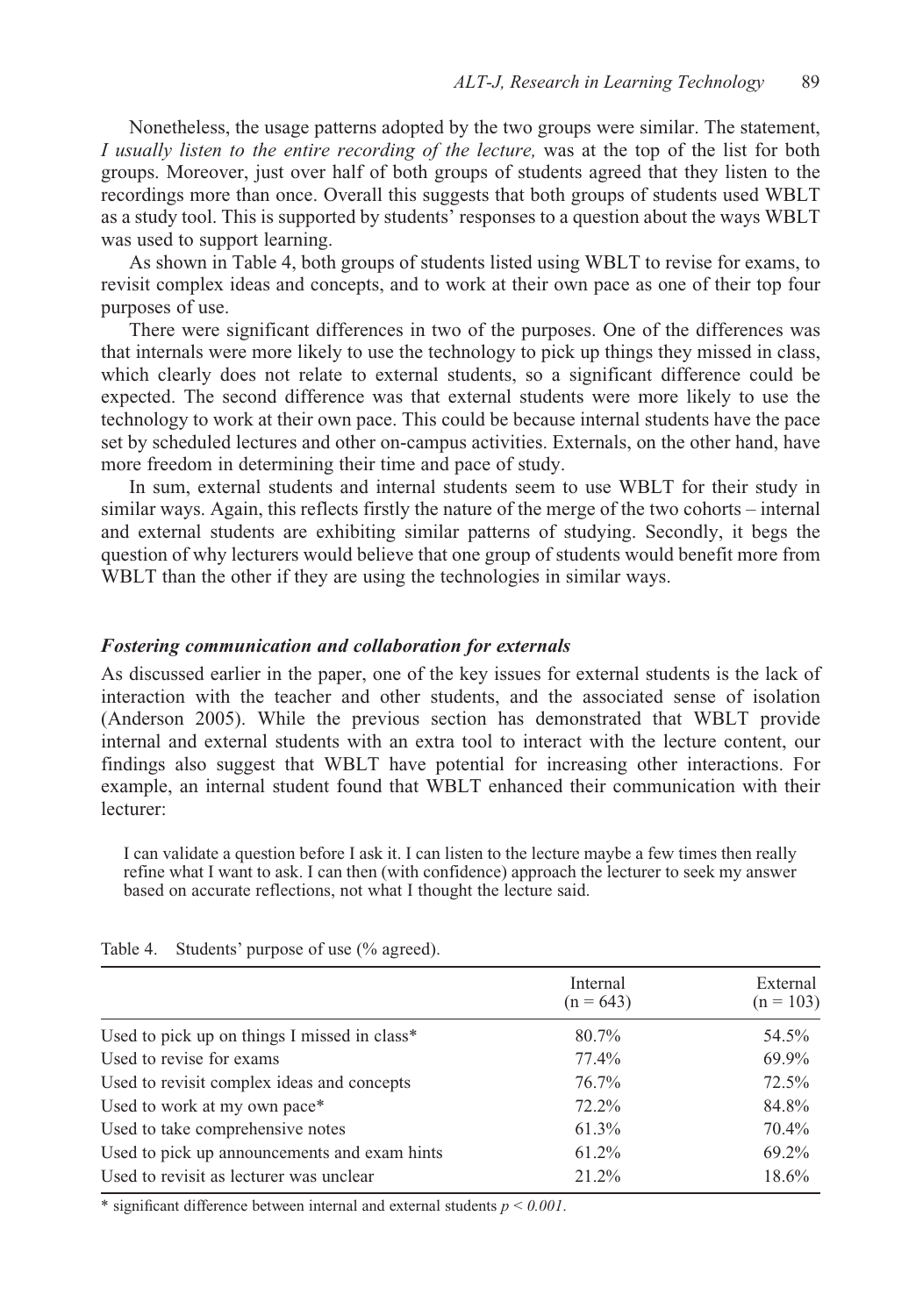To further explore the issue of communication, one of the open-ended questions included in the student survey was*: Have you experienced changes in the way you interact and communicate with your fellow students and teaching staff? Please explain these changes.* In response to this question, some external students commented that they felt less isolated and more connected with the lecturer and other students as a result of using WBLT:

Hearing a lecturer's voice makes them feel more real. So that when you write to them they are a person not a figment of your imagination. Also when talking with others on WebCT I can discuss lectures if necessary.

Yes as an external it has been very helpful as you don't feel so alone and through this I have made regular contact and met a few of the students in my course.

The comments from these external students seem to indicate a move towards an experience that is more like that of internal students. When asked about possible enhancements to the technologies, external students were more likely than internal students to report that they would use WBLT more if discussions were captured or if podcasts were available. These features can further add to an external student's sense of becoming part of the class.

## *Staff perspectives*

In the staff survey, staff were asked about the impact of WBLT on communication with students. 58.2% of staff reported no significant change or that they were not sure of any changes. Those who noticed changes were divided on whether the change had been positive. Lecturers who felt positive about the change in communication noted benefits for external students, for example:

It assists distance learning students who want a 'voice' – adds some interaction.

Contact with the external students is much improved, as most access the lecture soon after its actual delivery. Feedback and discussion of topics is much improved.

I have had students say that the iLecture makes them feel a part of the group, that they 'know' me. One student told me she calls out answers to the questions, talks back to the iLecture and chips the internals for being too slow to volunteer answers.

In one of the staff interviews the benefits of broadening the range of collaboration opportunities between external and on-campus students was highlighted:

I started directly talking to the external students during (WBLT) recording … I could ask questions in a lecture and within an hour or two externals have heard the lecture, heard the question and posted on the discussion forum their responses to the questions, so it's more of a united group of students now.

There were also signs that a community was being built between internal and external students. The same lecturer found that 'the students are helping each other more and more, not just with concepts but also supporting each other emotionally'.

The lecturers who feel the impact has been negative considered it in the context of reduced attendance and difficulty in communication with internal students:

I do not have the chance to get to know the students face-to-face unless they are in my tutorials. The class itself misses the chance to share a communal experience where students can interact with each other.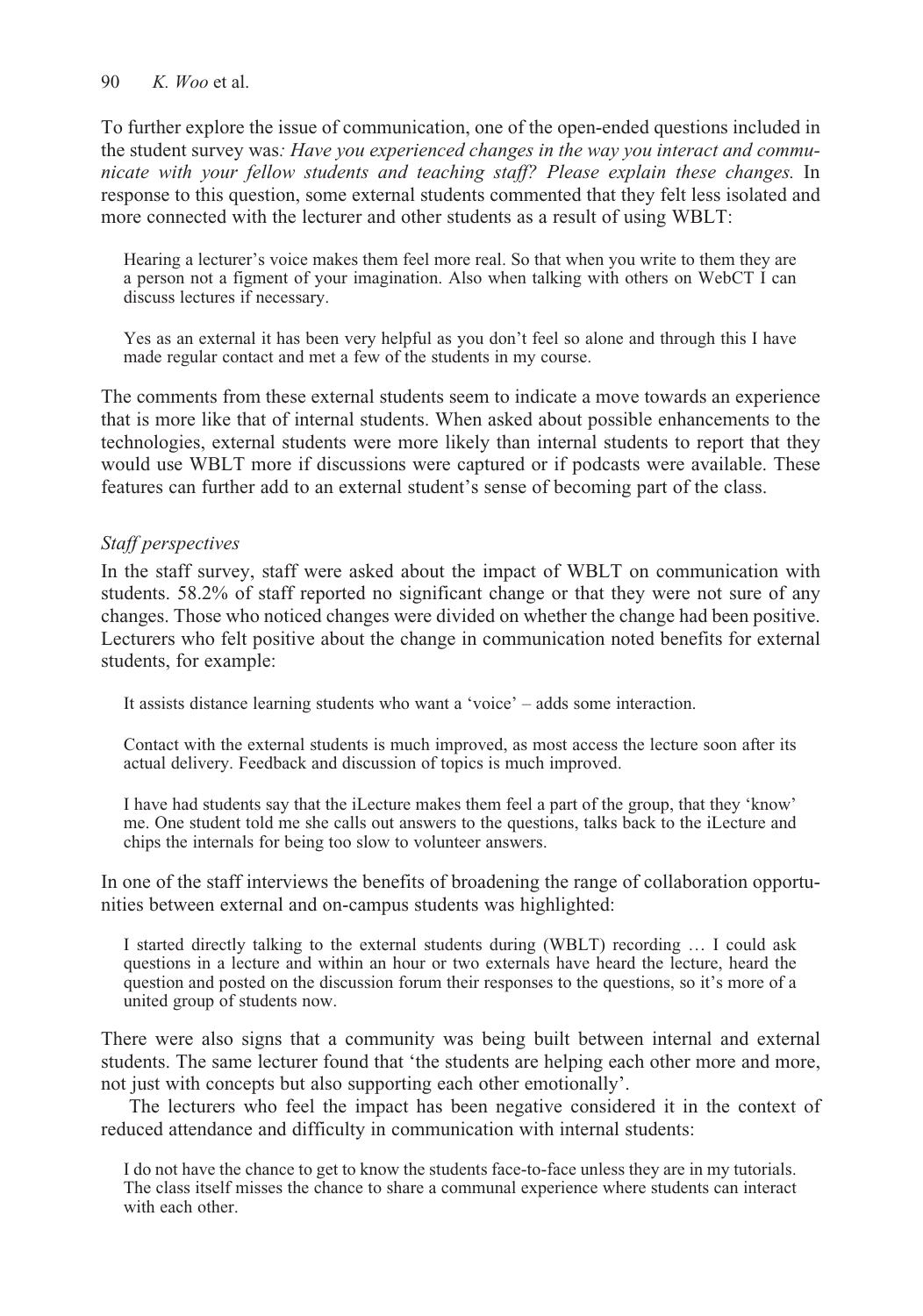Recorded lectures have far less human impact than live ones. I find a growing sense of distance and alienation. Students are less likely to come and talk to me. They are far less often on campus, and so make poor use of the library as well.

The examples provide insights into the way in which these technologies can influence the learning experience beyond the mere delivery of content. They have demonstrated the potential for WBLT to foster communication and collaboration between the previously divided groups of internal and external students. Some of the lecturers have also indicated that the technology has enabled the growth of a sense of community between the two groups that was previously not possible – another illustration of how the boundaries between internal and external students are eroding.

The examples given also indicate the impact can be negative, as well as positive. As the last two examples rightly indicate, the traditional way of doing things and the dynamic between staff and students will change. For those wedded to the status quo, this can be challenging.

On the positive side, the examples provided have identified ways in which communication and collaboration can be enhanced. In these examples, staff and students have remained alert and seized the opportunities offered through the technology that have arisen. More work needs to be done to identify other strategies adopted by students and staff so they can be proactively integrated into the teaching and learning environment from the outset.

#### **Conclusion**

The use of WBLT has provided both internal and external students with a high degree of flexibility in access to lectures. Although external students appeared to be more systematic in their usage patterns, both internal and external students used WBLT in similar ways to support their learning and were generally positive about their experience of using WBLT. They found WBLT made it easier for them to learn and helped them to achieve better results.

WBLT is not the only technology in the changing higher education landscape. The availability of social software applications typified by blogs, wikis and discussion forums (New Media Consortium 2006) is allowing external students to have communication and collaboration opportunities that were once only possible for internal students. Although WBLT were introduced to capture lecture content, their use in association with other communication technologies can reduce the sense of isolation and help to connect external students to their lecturers and to each other, particularly when used in conjunction with other social technologies. As one external student commented:

Every lecture should be available on [WBLT] and I would not mind if the tutorials were as well … With modern day technology external students could send their presentation taped and have discussion via skype … So we would not really be 'external'.

While students enrolled in internal mode might previously have been seen as having a superior learning experience than students enrolled in external mode, the possibilities brought about by WBLT and social technologies are challenging this traditional expectation. Students enrolled in internal mode now also expect to experience the same online interactions that are available to students enrolling in external modes. One implication as illustrated by the findings in the study is that internal students may not exhibit traditional on-campus behaviours such as regular attendance at lectures.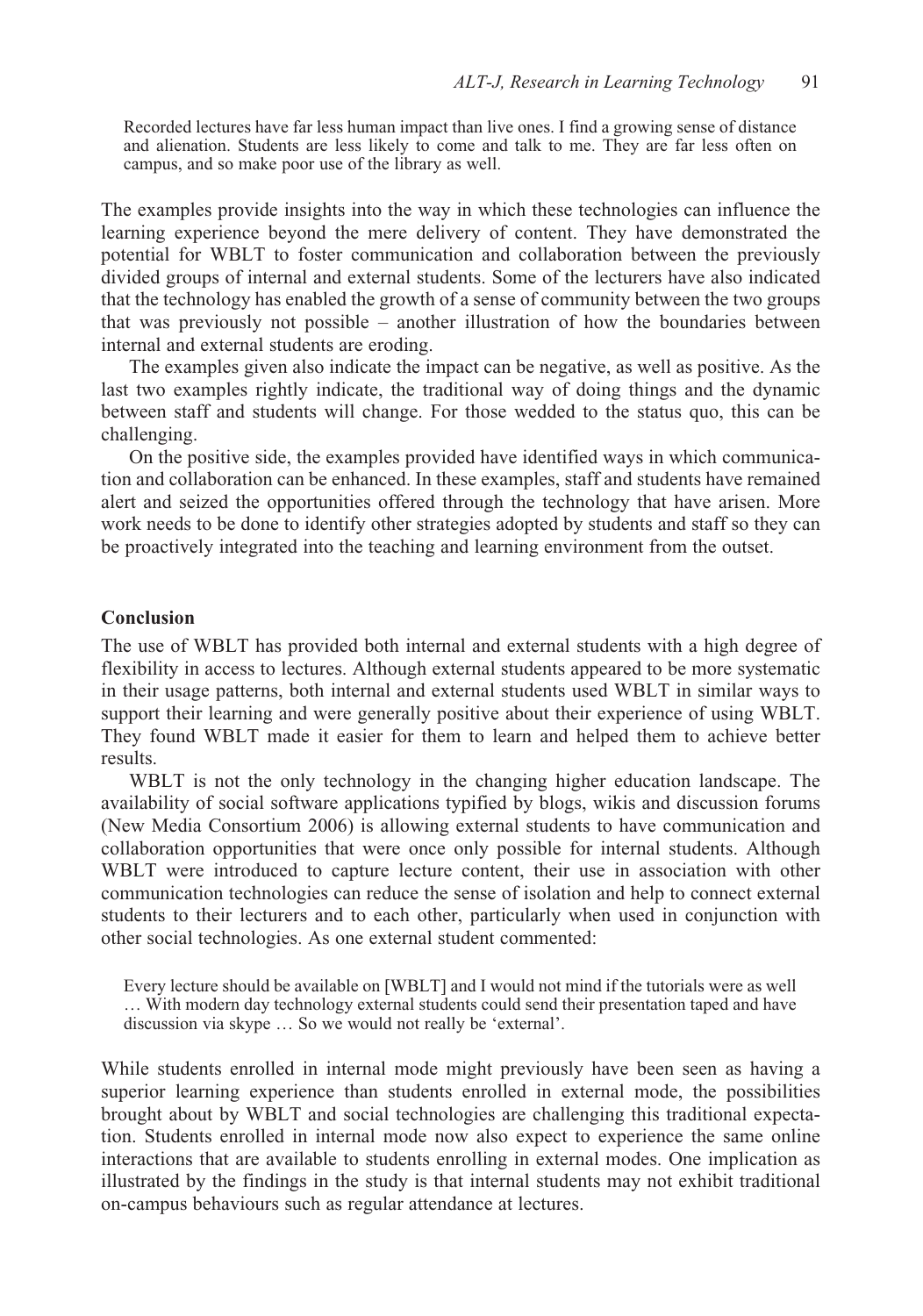What is striking is that whilst WBLT and social technologies were introduced to allow students to become more flexible, lecturers still perceive the students' absences from lectures, even with access to these technologies, as being detrimental to their learning. Whilst most agreed that external students benefit from WBLT, they were concerned that internal students could suffer from a poorer learning experience if they chose not to attend lectures. Given that the internal and external students are provided with these technologies for flexibility and parity, one can question why staff are concerned about the experience of one group but not the other.

While feedback from students participating in the study has been largely positive about the use of WBLT, that from staff participants is mixed. This mismatch gives weight to the quote at the beginning of the paper which highlighted an increasing gap between staff and students' expectations of technologies:

Students and faculty continue to view and experience technology very differently … At the same time, students' expectations are important, and successful learning-focused organizations have long known they ignore these expectations at their peril. (New Media Consortium 2008)

The disparity in staff responses could also reflect the complexities of the learning environments. The next phase of the research involves a series of case studies to tease out the complexities of different curriculum contexts and provide a more complete picture including the experiences of those who have elected not to use the technology.

#### **Acknowledgements**

Support for this publication has been provided by The Carrick Institute for Learning and Teaching in Higher Education Ltd, an initiative of the Australian Government Department of Education, Science and Training. The views expressed in this publication do not necessarily reflect the views of The Carrick Institute for Learning and Teaching in Higher Education.

#### **References**

- Anderson, T. 2005. Distance learning Social software's killer ap? http://www.unisa.edu.au/ odlaaconference/PPDF2s/13%20odlaa%20-%20Anderson.pdf.
- Australian Vice-Chancellor's Committee. 2007. Australian university student finances 2006. http:// www.cshe.unimelb.edu.au/pdfs/StudentFinances2006.pdf.
- Bates, A.W. 1991. Interactivity as a criterion for media selection in distance education. *Never Too Far* 16: 5–9.
- Biggs, J., D. Kember, and D.Y.P. Leung, 2001. The revised two-factor Study Process Questionnaire: R-SPQ-2F. *British Journal of Educational Psychology* 71: 133–49.
- Creswell, J.W. 2003. *Research design: Qualitative, quantitative and mixed methods approaches.* Thousand Oaks, CA: Sage.

Donnan, P., M. Kiley, and C. McCormack. 2004. Lecture streaming: Getting the pedagogy right. Paper presented at the OLT, November 3, in Queensland, Australia.

- Fardon, M. 2003. Internet streaming of lectures; A matter of style. http://www.lectopia.uwa.edu.au/ misc/Fardon\_Matter Of Style.pdf.
- Galusha, J.M. 1997. Barriers to learning in distance education. *Interpersonal Computing and Technology* 5: 6–14. http://www.infrastruction.com/barriers.htm.
- Goldberg, H.R., and G.M. McKhann. 2000. Student test scores are improved in a virtual learning environment. *Advance Physiological Education* 23: 59–66.

Lectopia. 2007. Licensing*.* http://ilectures.uwa.edu.au/.

- Lefoe, G., and R. Albury. 2004. Editorial. *Educational Media International* 41: 181–2.
- Lefoe, G., and J. Hedberg. 2006. Blending on and off campus: A tale of two cities. In *Handbook of blended learning environments: Global perspectives, local designs,* ed. C. Bonk and C. Graham, 325–37. San Francisco: Pfeiffer.